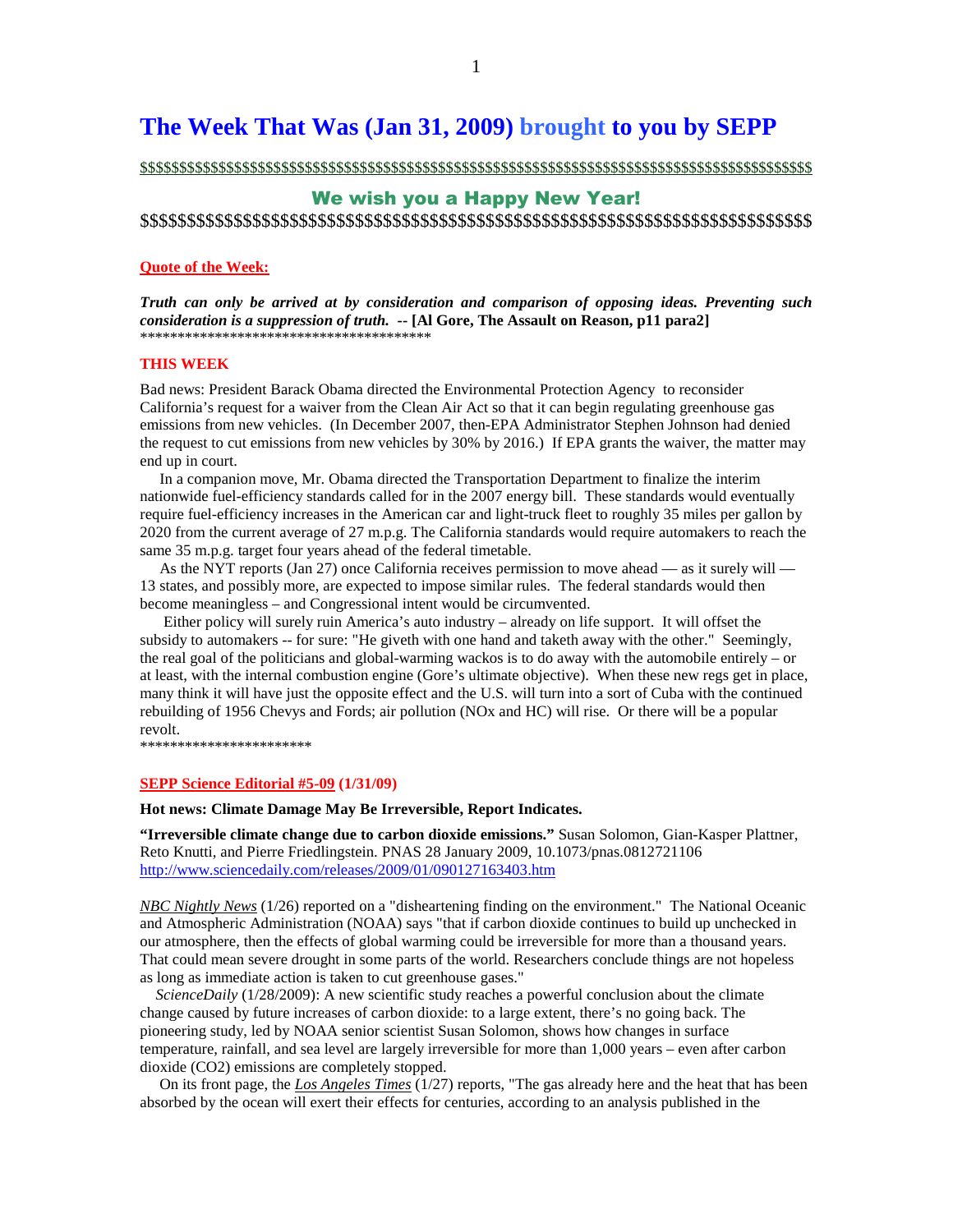*Proceedings of the National Academy of Sciences*."\* According to the report, "changes in rainfall patterns will bring droughts to the American Southwest, southern Europe, northern Africa and western Australia comparable to those that caused the 1930s Dust Bowl in the U.S." The Times adds, "Scientists familiar with the report said it emphasized the need for immediate action to control emissions."

*As far as I can tell, the paper is all bunk***.** Looks like *PNAS* is trying to outdo *Science* and *Nature* in publishing really bad science -- all to get some media publicity. Deplorable. Actually, the bunk is 5-fold. But I want to run my thinking past some fellow physicists -- before I go public and make an ass of myself:

(1) There is the fundamental issue of whether increases in CO2 produce any appreciable warming. If you read the NIPCC report, you all know where I stand on this. The authors adopt a climate sensitivity that is likely too high by a factor of ten. Much ado about nothing. I trust they remembered the fact that the response to increasing CO2 grows only logarithmically.

(2) Then there is the claim of increased drought (and related disasters). Ah, Clausius-Clapeyron, where are you when we need you? If the oceans warm, then there must be more evaporation and precip. Can one really trust models to know where it will rain? If circulation is affected so that the Earth's desert belts expand, then wouldn't this also guarantee more negative climate feedback from water vapor – offsetting the warming from CO2? And what about the 'verdant Sahara' during the Holocene Warm Period?

(3) Sea-level rise. The paper produces numbers that greatly exceed those of the 2007 IPCC report (and even more those of NIPCC – 18cm per century) by ignoring the considerable offsetting effects that come from ice accumulation, mainly on the Antarctic continent.

(4) Much more subtle -- and disputed -- is the question of lifetime of CO2 increases. Is it really the complicated composite of several removal mechanisms that would let CO2 increases remain in the atmosphere for millennia? I don't think so -- but to overcome conventional wisdom I will have to make my arguments more convincing. We also have contrary empirical evidence from volcanic injections.

(5) Finally, this business of "the warming in the pipeline," which has become folklore and unchallenged since Hansen and Wigley first invented it about 20 years ago. Hansen used it recently [*Science* 2005] - and now Solomon. The "pipeline principle" claims that even if GH gases are stabilized, temperatures will keep increasing because of heat stored in the oceans. Apparently, many 'skeptics' believe it also. I think it may violate the Second Law of Thermodynamics – which is a no-no for physicists like me. **\*\*\*\*\*\*\*\*\*\*\*\*\*\*\*\*\*\*\*\*\*\*\*\*\*\*\*\*\*\*\*\*\*\*\*\*\*\*\*\*\*\*\*\*\*\*\*\*\*\*\*\*\*\*\*\*\*\*\*\*\*\*\*\*** 

**1. The WashPost is somewhat critical of Obama's environmental approaches** 

- **2. Real power on enviro policy is held by EPA --- in principle**
- **3. Why don't we drill like Brazil?**
- **4. British climate policy in disarray**
- **5. Elephants vs African children** *Bjorn Lomborg*
- **6. Germany uneasy about EU emissions trading scheme**
- **7. Why kick the auto industry when it's down?** *Holman Jenkins*
- **8. The Goracle tells the Senate: We're doomed**

**9. Global warming poetry \*\*\*\*\*\*\*\*\*\*\*\*\*\*\*\*\*\*\*\*\*\*\*\*\*\*\*\*\*\*\*\*\*\*\*\*\*\*\* NEWS YOU CAN USE**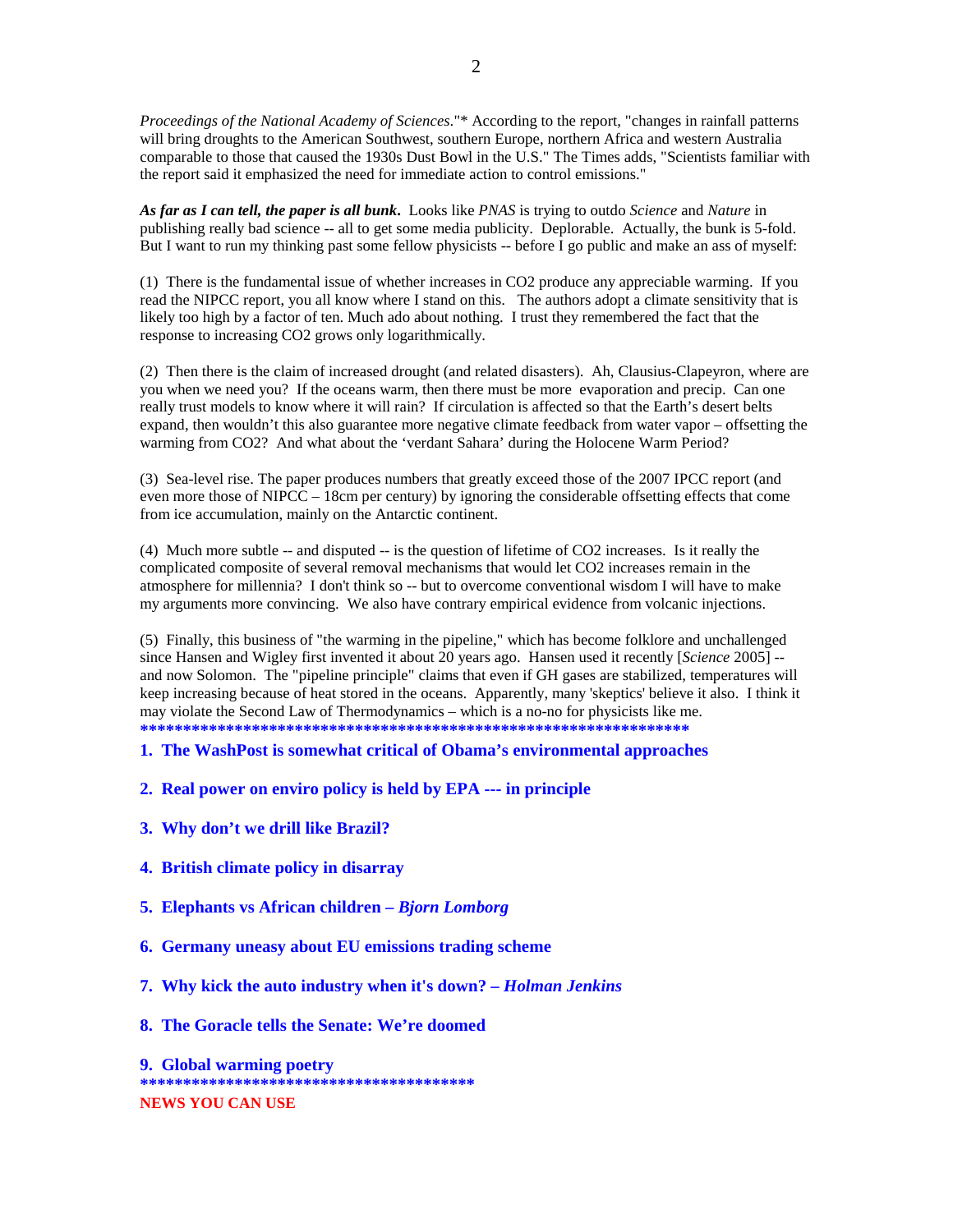Obama urgent on global warming, but public remains cool. So reports Andy Revkin in NYT Dot Earth, 22 Jan 2009 http://dotearth.blogs.nytimes.com/2009/01/22/obamas-urgency-on-warming-meets-coolpublic/?hp

The latest in an annual series of polls from the Pew Research Center on people's top priorities for their elected leaders shows that America and President Obama are completely out of sync on human-caused global warming. Mr. Obama stressed the issue throughout his campaign and several times in his inaugural speech, mentioning stabilizing climate in the same breath as preventing nuclear conflict at one point. According to the survey of 1,503 adults, global warming, on its own, ranks last out of 20 surveyed issues. \*\*\*\*\*\*\*\*\*\*\*\*\*\*\*\*\*\*\*\*\*\*\*\*\*\*\*

**Plans to curb climate change by using plankton to draw carbon dioxide into the world's oceans have been boosted.** A spectacular natural algal bloom in the Southern Ocean helped to "lock" carbon away into deep-sea sediments, according to a study in *Nature* journal. Plans to "seed" plankton blooms by adding iron to oceans are strongly opposed by many green groups.

http://news.bbc.co.uk/2/hi/science/nature/7856144.stm \*\*\*\*\*\*\*\*\*\*\*\*\*\*\*\*\*\*\*\*\*\*\*\*\*\*\*\*\*\*\*\*\*\*

NASA's Jim Hansen's ex-boss comes clean

http://wattsupwiththat.com/2009/01/27/james-hansens-former-nasa-supervisor-declares-himself-a-skepticsays-hansen-embarrassed-nasa-was-never-muzzled/

\*\*\*\*\*\*\*\*\*\*\*\*\*\*\*\*\*\*\*\*\*\*\*

Electric cars are cheaper and faster than any hybrid on the market, says Shai Agassi. http://www.newsweek.com/id/178851 \*\*\*\*\*\*\*\*\*\*\*\*\*\*\*\*\*\*\*\*\*\*\*\*\*\*\*\*\*\*\*\*\*\*\*\*\*

Canadian climate scientist Norm Kalmanovich reports : Using temperature as the real target (instead of GH gases}, **2008 was 0.0175C cooler than 1990, the Kyoto base year!**

"When I add up the twelve values for the monthly global temperature anomaly for 2008 to get the average for the year, the number comes out to 0.0583C. For the Kyoto base year of 1990, I get 0.0758C" \*\*\*\*\*\*\*\*\*\*\*\*\*\*\*\*\*\*\*\*\*\*\*\*\*\*\*\*\*\*\*\*\*\*\*\*\*\*\*\*\*\*

## **UNDER THE BOTTOM LINE**

'Gore Effect' Strikes Again! GORE HEARING ON WARMING MAY BE PUT ON ICE - Mother Nature's Sense of Humor. Al Gore is scheduled before the Senate Foreign Relations Committee to once again testify on the 'urgent need' to combat global warming. But Mother Nature seems ready to freeze the proceedings. A 'Winter Storm Watch' has been posted for the nation's capitol and there is a potential for significant snow... sleet... or ice accumulations. "I can't imagine the Democrats would want to showcase Mr. Gore and his new findings on global warming as a winter storm rages outside," a Republican lawmaker emailed the DRUDGE REPORT. "And if the ice really piles up, it will not be safe to travel." A spokesman for Sen. John Kerry, who chairs the committee, was not immediately available to comment on contingency plans. Global warming advocates have suggested this year's wild winter spells are proof of climate change. http://www.drudgereport.com/flashghi.htm

\*\*\*\*\*\*\*\*\*\*\*\*\*\*\*\*\*\*\*\*\*\*\*\*\*\*\*\*\*\*\*\*\*\*\*\*\*\*\*\*\*\*

"NASA Study Links Severe Storm Increases, Global Warming" *1/24/09 Pasadena Star News Green Sheet* includes the following statement: *"Climate modelers have long speculated that the frequency and intensity of severe storms may or may not increase with Global Warming."* We're sure glad THAT's settled. \*\*\*\*\*\*\*\*\*\*\*\*\*\*\*\*\*\*\*\*\*\*\*\*\*

BBC Jan 27 A mathematical model based on fading sea ice and the population growth of emperor penguins suggests their likely demise - acc to **research published in the** *Proceedings of the National Academy of Sciences***. [SEPP comment: Of course, Antarctic ice is growing, but why quibble]**  \*\*\*\*\*\*\*\*\*\*\*\*\*\*\*\*\*\*\*\*\*\*\*\*\*\*\*\*\*\*\*\*\*\*\*\*\*\*\*\*\*\*\*\*\*\*\*\*\*\*\*\*\*\*\*\*\*\*\*\*\*\*\*\*\*\*\*\*\*\*\*\*

http://tomnelson.blogspot.com/2009/01/youtube-david-bellamy-late-late-show.html

April '08: **Pure insanity from John Holdren on David Letterman**. Holdren uses the indefensible term "accelerating" several times; twice, around the 5:30 mark of the interview, he actually says "the Earth has a fever"; he also claims that we're already "suffering" from global warming. Note that he talks about the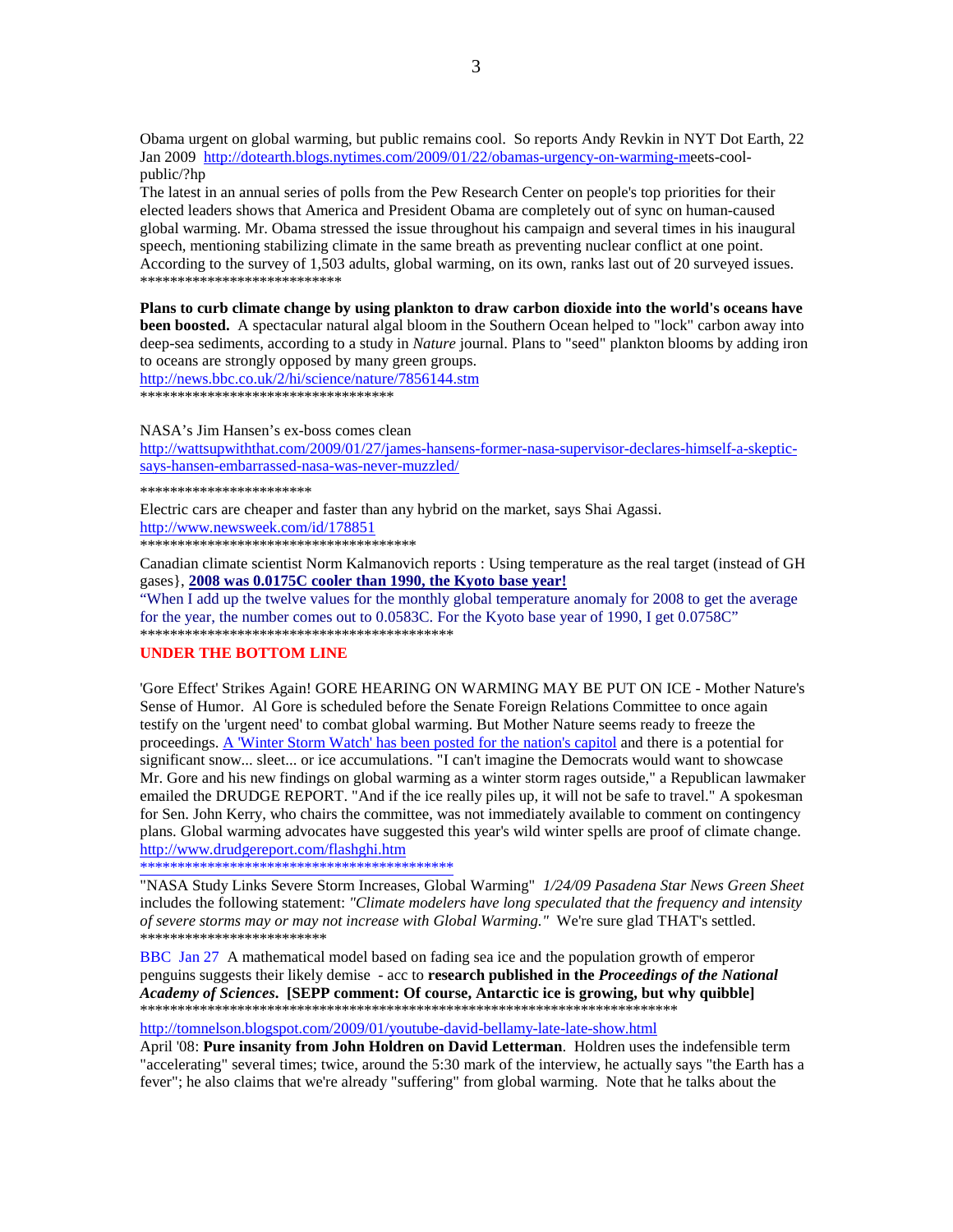skeptics, starting at the 4:30 mark. Remember, Holdren isn't just any nut; he's the nut that Obama has chosen as his science advisor. {H/t Marc Morano] \*\*\*\*\*\*\*\*\*\*\*\*\*\*\*\*\*\*\*\*\*\*\*\*\*\*\*\*\*\*\*\*\*\*\*\*\*\*\*\*\*\*\*\*\*\*\*

Nobody wants an opera about global warming - Director quits 'An Inconvenient Truth' opera in Milan: http://www.nypost.com/seven/01252009/gossip/pagesix/truth\_is\_\_director\_has\_bolted\_151953.htm Remember the 'Aria of Prince Algorino'? www.sepp.org/Archive/weekwas/2008/Aug\_2\_2008.htm

# **###################################**

# **1. AGENT OF (CLIMATE) CHANGE**

*President Obama ends White House inaction -- but there's a better way to tackle greenhouse gas emissions.* 

*Wash Post editorial, January 28, 2009; A14*  http://www.washingtonpost.com/wp-dyn/content/article/2009/01/27/AR2009012703013\_Comments.html

PRESIDENT OBAMA this week made an initial break from the frustrating inaction of President Bush on curbing greenhouse gas emissions. This reflected a welcome change in attitude at the White House. Unfortunately, the regulatory action that Mr. Obama set in motion is not the best, or even the second-best, approach to curbing climate change. It risks creating conflicting standards across the country and further stressing the domestic auto industry while accomplishing less than could be achieved with a simple tax increase on gasoline.

Mr. Obama took two steps. He ordered the Transportation Department to issue interim fuel-efficiency targets for automakers to meet by the 2012 model year. This is a step toward achieving a national fleet average of 35 miles per gallon by 2020, as mandated by the 2007 energy law.

He also told the Environmental Protection Agency to review a request from California to grant it a waiver to implement its stringent tailpipe emissions law. The District of Columbia, Maryland and 12 other states have adopted the California standard. Six others are considering adopting it. Together they account for more than 45 percent of the sales of new vehicles in the United States. The goal is to reduce carbon dioxide emissions from cars and light trucks in participating states by 30 percent by 2016. The Bush EPA rejected the waiver request, despite support for it from EPA scientists and lawyers, in part because a "patchwork" of standards among states would be unwieldy and costly to industry.

It is a relief that talk of reducing greenhouse gas emissions is giving way to action. But there is a more effective way to reduce such emissions than to order Detroit to start making cars that people may not want to buy, or to let states issue such orders. The answer is to change the incentives so that people want to buy fuel-efficient vehicles; then companies will make such cars, even without commands from Washington. We saw this principle in action last summer when gas prices rose; rail ridership and small-car purchases also increased, while SUVs went begging on dealers' lots.

Mr. Obama and Congress could impose a gradual rise in fuel prices that would not shock the system. To avoid an anti-stimulatory effect, they could rebate the proceeds to taxpayers. Yet the action would send a crucial signal to automakers, auto buyers and investors in alternative energy. And that would establish what the nation and its auto industry ultimately need: a robust market for cars and trucks that reduce our dependence on fossil fuels and protect the environment.

\*\*\*\*\*\*\*\*\*\*\*\*\*\*\*\*\*\*\*\*\*\*\*\*\*\*\*\*\*\*\*\*\*\*\*\*\*\*\*\*\*\*\*\*

## **2. REAL POWER IN WASHINGTON RESIDES IN ENVIRONMENTAL CHIEF**  *By MARGO THORNING, January 27, 2009*

Think the most powerful person in the U.S. government is President Obama? Think again. It reality it may be Environmental Protection Agency Chief Lisa Jackson.

In the race for action on climate change and to curb man-made greenhouse gases that moves swifter than the pace of legislative change, many are turning to the EPA and the Clean Air Act, which empowered the federal government to enforce clean air standards to improve human health and living conditions.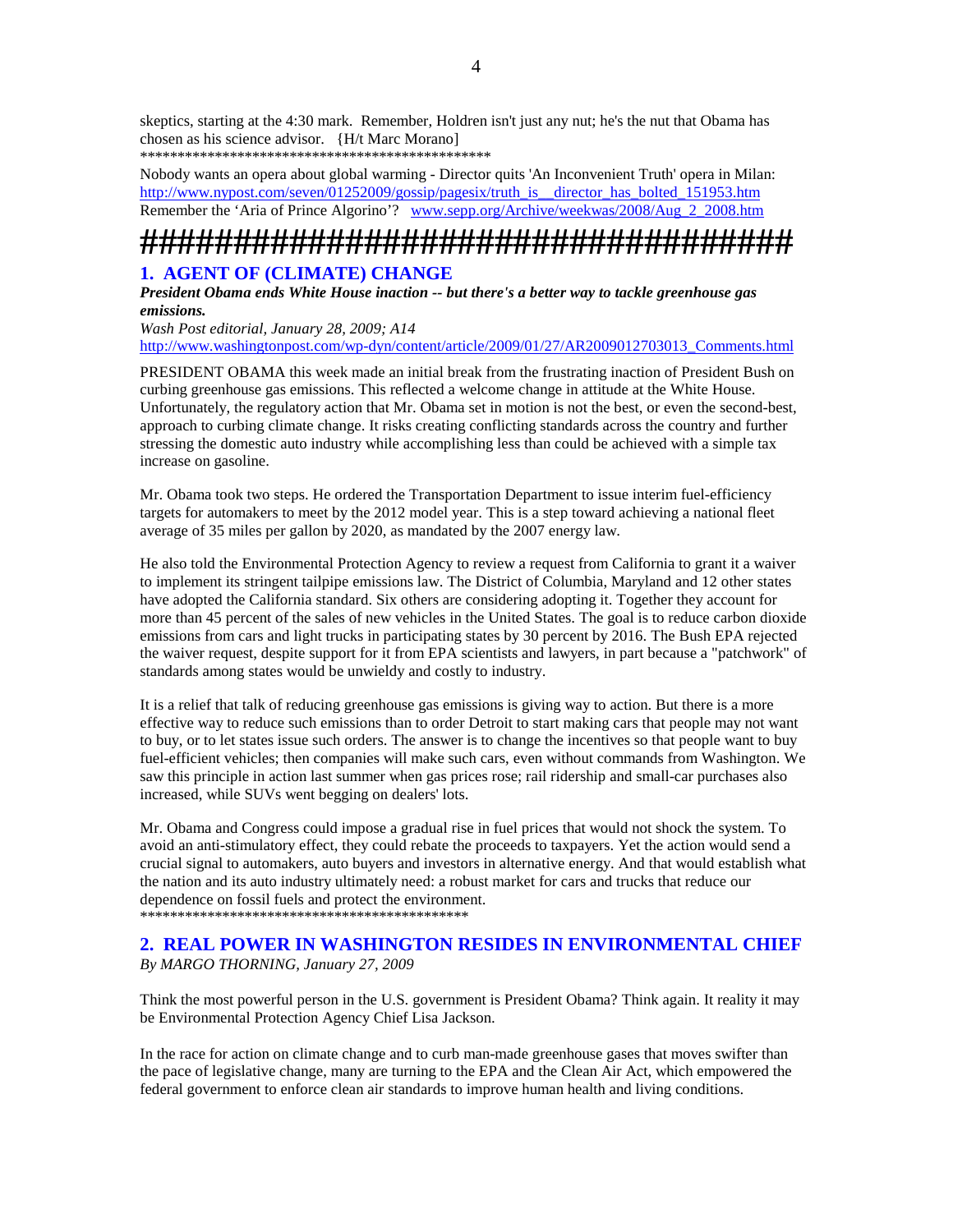If President Obama moves to classify carbon dioxide as a dangerous pollutant to be regulated by the EPA, as he pledged during the campaign, the change in policy could significantly alter the lives of Americans.

While the Clean Air Act has been legitimately and usefully used to combat ozone depletion, acid rain, pollution and smog, using it to curb greenhouse gases is about as good an idea as using a power drill to do brain surgery.

Cap-and-trade regulations or a carbon tax are both costly ways to try to cut man-made global warming but using the blunt and heavy regulatory hand of the Clean Air Act will have a huge economic impact, not just on large carbon emitters, but on the lifestyles President Obama pledged to protect in his inaugural address.

California Attorney General and potential gubernatorial candidate Jerry Brown has already made clear the broad brush with which he would like to see the Act used. "Ships, aircraft and industrial equipment burn huge quantities of fossil fuel, causing greenhouse gas pollution . . . Because Bush's Environmental Protection Agency continues to wantonly ignore its duty to regulate pollution, California is forced to seek judicial action," Brown said.

The costs of compliance for this vision would be severe, particularly since technologies to capture and sequester carbon are far from being online. Those sectors that fall victim to severe Clean Air Act regulations will have no choice but to pass along the costs of compliance to consumers. Higher prices will surely cripple an already distressed airline industry, and travelers can expect to see more limited flights at a much higher cost. Regulated shipping fleets will impact trade and commerce.

Commercial office buildings will be affected. Large-scale retailers and restaurants are huge consumers of energy and could also feel the pains of mandated emissions reduction. They, too, will have no choice but to pass their increased costs on to customers.

New automobiles will undoubtedly be mandated to be equipped with the strictest emission standards, driving the costs of a new car out of reach for many. Low carbon-emitting natural gas will quickly become the favored fuel, and prices will rise correspondingly to demand.

Because we are a carbon-emitting society, virtually all aspects of our daily lives could fall under the purview of the next EPA administration.

Will there be any environmental gain for all of the economic pain? Likely not, since greenhouse gas emissions are a global problem not bound by national boundaries. Despite the best efforts of industrial and business sectors to curb emissions, the Clean Air Act will have zero impact on greenhouse gases emitted and migrating from developing nations like China and India.

Until now, the EPA has wisely rejected use of the Clean Air Act to tackle greenhouse gases and has been able to safeguard Americans against these misguided efforts. In July, former EPA administrator Stephen L. Johnson explained the agency's decision: "If our nation is serious about regulating greenhouse gases, the Clean Air Act is the wrong tool for the job."

While recent legal efforts by states and environmental groups could overturn the EPA's decision, broad use of the Clean Air Act against greenhouse gases will likely be left up to Ms. Jackson.

If President Obama wants a meaningful energy and environment policy without putting our struggling economy into a tailspin, business and industry should be invited to the table to come up with a collaborative, market-based approach.

There will also need to be global partnerships that focus on practical steps to promote cleaner, less-emitting technology for electricity generation from coal-fired plants, capturing and storing CO2, as well as reducing emissions from steel, aluminum production, and coal mining in developing and developed countries.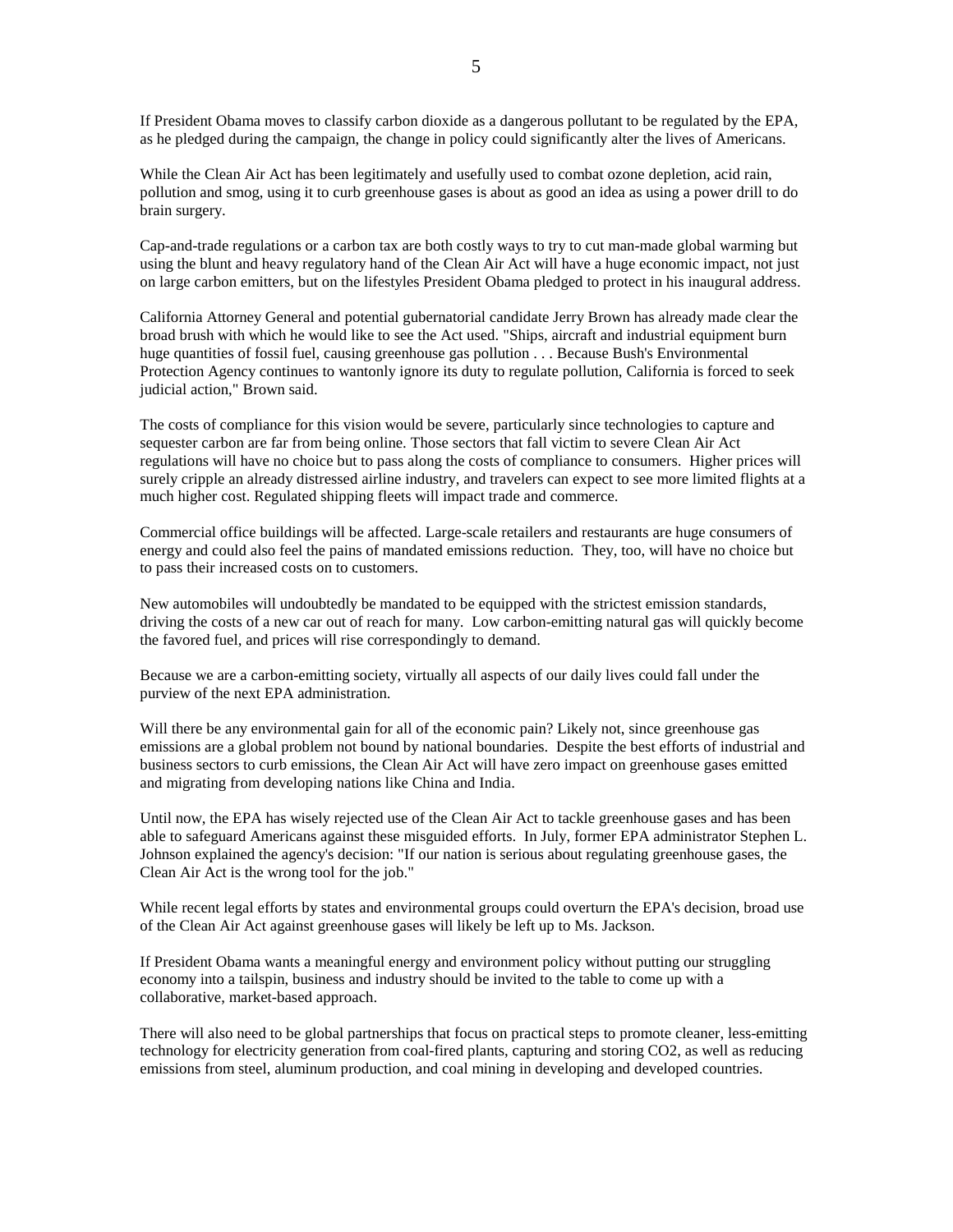Energy use and economic growth go hand in hand. Leaders that seek solutions through legislative fiat do not recognize this fact and will do permanent harm to both.

*Thorning is senior vice president and chief economist of the American Council for Capital Formation.*  \*\*\*\*\*\*\*\*\*\*\*\*\*\*\*\*\*\*\*\*\*\*\*\*\*\*\*\*\*\*\*\*\*\*\*\*\*\*\*\*\*\*\*\*\*\*\*\*\*\*\*

# **3. DRILL LIKE BRAZIL**

-------------------------------------------------------------------------------

As the United States seeks to get its economy going by building roads, bridges and bicycle paths, Brazil has decided to create jobs and move toward energy independence by investing in its energy infrastructure and the liquid gold that lies just off its pristine beaches, says Investor's Business Daily (IBD).

o Brazil's state-owned energy giant, Petrobras, announced on Friday that it plans to spend \$174.4 billion on developing its huge recent offshore oil finds through 2013.

o A \$28.6 billion spending plan for this year will be financed in part on loans from Brazil's state development bank.

"This is not a rescue," Petrobras CEO Jose Sergio Gabrielli told reporters in Rio de Janeiro. "This is very different than what is happening in other countries. This is not a bailout." Indeed, it's an investment that fosters energy independence, keeps Brazil's energy dollars at home and creates jobs, says IBD. "The volumes of investments will have an important macroeconomic impact in Brazil," said Gabrielli.

Such investments could have a similar beneficial impact on the American economy, and the irony is that the oil companies are willing to use their own money here if we let them. Yet, even more restrictions on U.S. domestic production are planned, says IBD:

o Thanks in part to a relentless pursuit of domestic energy resources to complement its ethanol production, the Brazilian economy grew 5.8 percent in 2008 and is projected to expand 2.9 percent even in a tough 2009, according to the median estimate of 16 economists surveyed by Bloomberg.

o If Brazil had copied our current energy policy, it wouldn't have discovered in November 2007 the Tupi field or in April 2008 the Carioca field in the deep-water Santos Basin off Brazil's southeastern coast.

o Tupi is estimated to contain 5 billion to 8 billon barrels of crude, and Carioca may hold up to 33 billion - - the third-largest oil field ever discovered and big enough to supply every refinery in the United States for six years.

These discoveries and others around the world show that oil has not peaked, and new technologies continue to expand reserves beyond the level of consumption. Other countries recognize the economic importance of domestic energy resources. We are in fact the only industrial country to put our reserves off-limits, says IBD.

*Source: Editorial, "Drill Like Brazil," Investor's Business Journal, Jan 27, 2009. http://www.ibdeditorials.com/IBDArticles.aspx?id=317864993919817 H/t NCPA*  **\*\*\*\*\*\*\*\*\*\*\*\*\*\*\*\*\*\*\*\*\*\*\*\*\*\*\*\*\*\*\*\*\*\*\*\*\*\*\*\*\*\*\*\*\*\*\*\*** 

## **4. BRITISH CLIMATE POLICY IN DISARRAY**

*By Fiona Harvey, Jim Pickard -- Financial Times, 27 January 2009 FULL STORY at http://www.ft.com/cms/s/0/86cb909a-ec11-11dd-8838-0000779fd2ac.html*

The UK is losing its attraction for renewable energy generators, putting future energy security and the government's climate change targets in jeopardy, Lord Smith has told the Financial Times in an interview. The chairman of the Environment Agency said he was concerned about several recent announcements from big energy companies that they were reconsidering plans for offshore wind farms. "I'm very worried by the fact that a number of companies have said they are no longer actively considering major schemes in the UK," he said.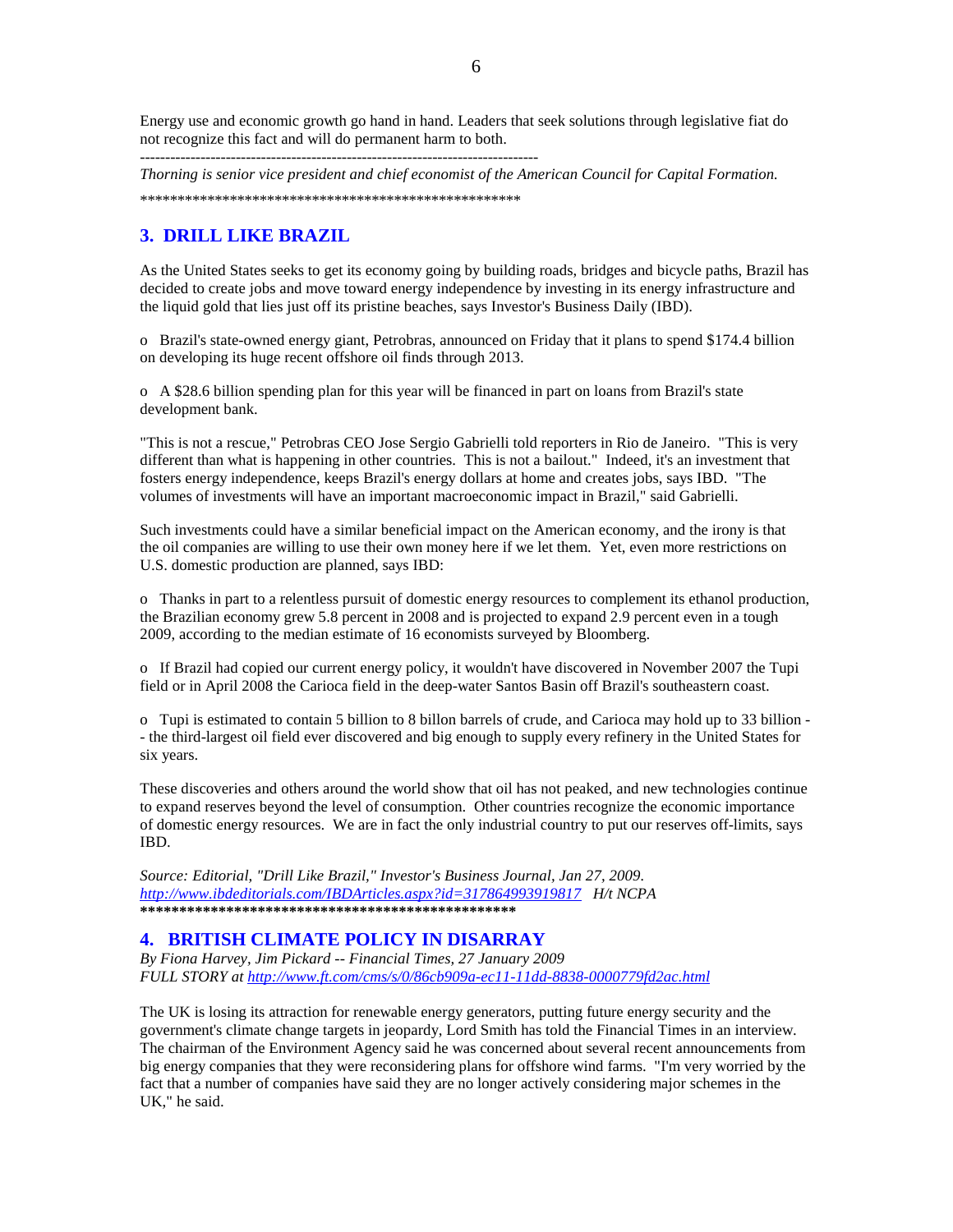German energy group Eon is the latest company to reconsider its plans, the FT disclosed yesterday. Paul Golby, Eon's chief executive, said the economics of the London Array, touted as the world's biggest wind farm, were "on a knife edge".

Lord Smith highlighted BP as an example of a high-profile investor pulling out. The company last year said it would abandon plans to invest in UK offshore wind farms, preferring instead to put its money into onshore wind energy in the US. Shell made a similar announcement when it pulled out of the London Array last summer, leaving Eon and Dong, the other partners, to find a replacement. Centrica also said it would review its offshore wind plans.

## *[SEPP Comment: This may mean, unfortunately, that the US govt provides greater financial incentives]*

The looming energy gap caused by the closure of creaking fossil fuel plants, coupled with strict climate change targets to cut carbon emissions, means the UK must vastly increase the amount of electricity generated by renewables.

A Government-commissioned report said that the country could generate enough electricity to power almost all the homes in the UK by building 7,000 more wind turbines offshore. However, energy companies are already warning that the technology will struggle in the current economic climate with the world's biggest offshore project, the London Array, said to be on a "knife edge" because of rising costs.

Tidal power is another option and the Government announced the shortlist of five schemes for generating power at the mouth of the River Severn. The favourite, a 10-mile barrage from Cardiff to Weston-super-Mare, would provide five per cent of the UK's energy needs. The four other schemes, including two smaller barrages and two innovative lagoon schemes, which would impound a section of the estuary without damming it, would be less damaging but provide a fifth of the energy. \*\*\*\*\*\*\*\*\*\*\*\*\*\*\*\*\*\*\*\*\*\*\*\*\*\*\*\*\*\*\*\*\*\*\*\*\*\*\*\*\*\*

## **5. THE CLIMATE CHANGE SAFARI PARK**

*By Bjorn Lomborg, 23 Jan 2009*  http://economictimes.indiatimes.com/articleshow/4019133.cms?prtpage=1

Barack Obama in his inaugural speech promised to "roll back the spectre of a warming planet." In this context, it is worth contemplating a passage from his book *Dreams from My Father*. It reveals a lot about the way we view the world's problems.

Obama is in Kenya and wants to go on a safari. His Kenyan sister Auma chides him for behaving like a neo-colonialist. "Why should all that land be set aside for tourists when it could be used for farming? These *wazungu* care more about one dead elephant than they do for a hundred black children." Although he ends up going on safari, Obama has no answer to her question. That anecdote has parallels with the current preoccupation with global warming. Many people including America's new President believe that global warming is the pre-eminent issue of our time, and that cutting CO2 emissions is one of the most virtuous things we can do.

To stretch the metaphor a little, this seems like building ever-larger safari parks instead of creating more farms to feed the hungry.

Make no mistake: global warming is real, and it is caused by manmade CO2 emissions. The problem is that even global, draconian, and hugely costly CO2 reductions will have virtually no impact on the temperature by mid-century. Instead of ineffective and costly cuts, we should focus much more of our good climate intentions on dramatic increases in R&D for zero-carbon energy, which would fix the climate towards midcentury at low cost. But, more importantly for most of the planet's citizens, global warming simply exacerbates existing problems.

Consider malaria. Models shows global warming will increase the incidence of malaria by about 3% by the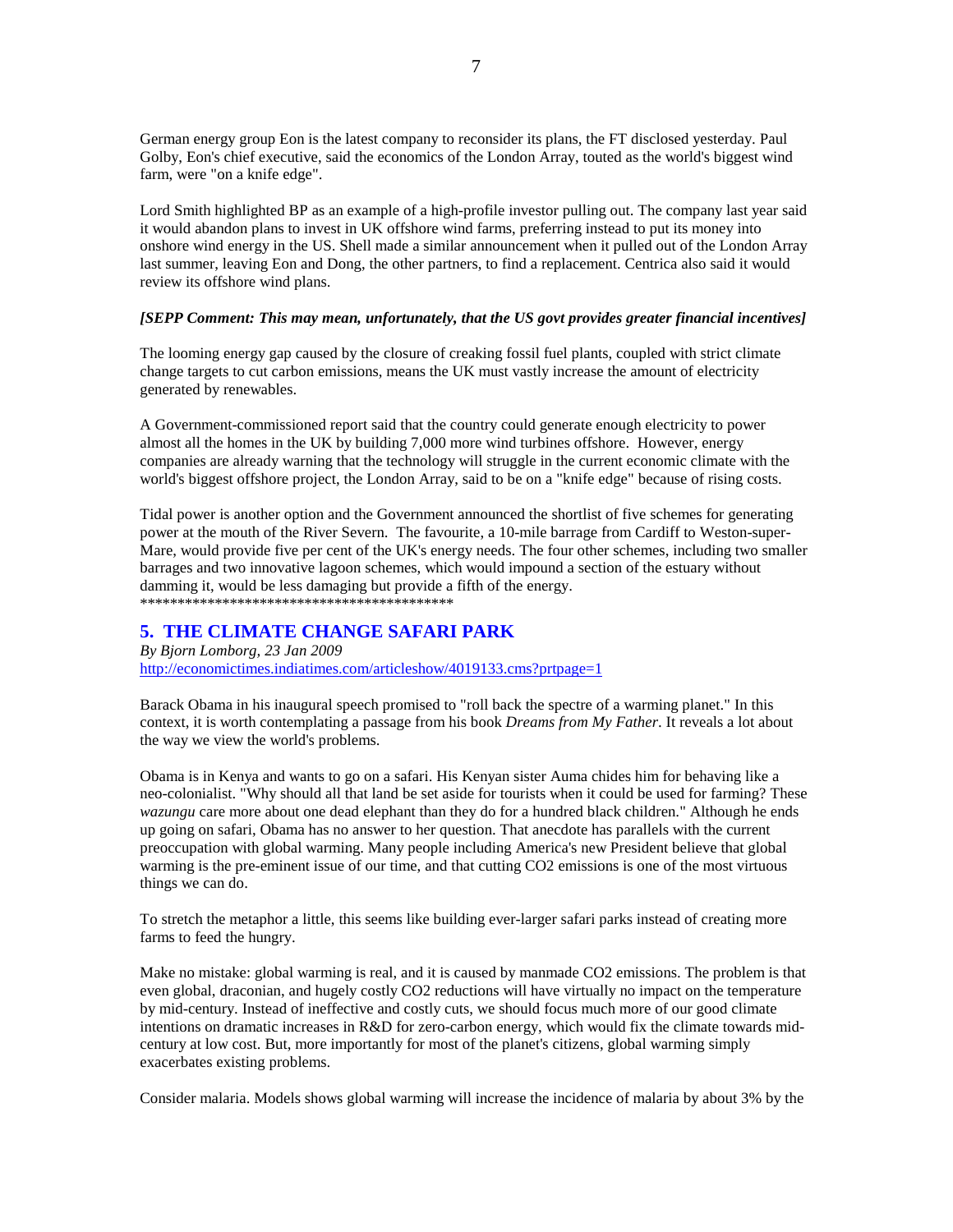end of the century, because mosquitoes are more likely to survive when the world gets hotter. But malaria is much more strongly related to health infrastructure and general wealth than it is to temperature. Rich people rarely contract malaria or die from it; poor people do.

Strong carbon cuts could avert about 0..2% of the malaria incidence in a hundred years. The other option is simply to prioritise eradication of malaria today. It would be relatively cheap and simple, involving expanded distribution of insecticide-treated bed nets, more preventive treatment for pregnant women, increased use of the maligned pesticide DDT, and support for poor nations that cannot afford the best new therapies.

Tackling nearly 100% of today's malaria problem would cost just one-sixtieth of the price of the Kyoto Protocol. Put another way, for each person saved from malaria by cutting CO2 emissions, direct malaria policies could have saved 36,000. Of course, carbon cuts are not designed only to tackle malaria. But, for every problem that global warming will exacerbate hurricanes, hunger, flooding we could achieve tremendously more through cheaper, direct policies today.

For example, adequately maintained levees and better evacuation services, not lower carbon emissions, would have minimised the damage inflicted by Hurricane Katrina on New Orleans. During the 2004 hurricane season, Haiti and the Dominican Republic, both occupying the same island, provided a powerful lesson. In the Dominican Republic, which has invested in hurricane shelters and emergency evacuation networks, the death toll was fewer than ten. In Haiti, which lacks such policies, 2,000 died. Haitians were a hundred times more likely to die in an equivalent storm than Dominicans.

Obama's election has raised hopes for a massive commitment to carbon cuts and vast spending on renewable energy to save the world especially developing nations. As Obama's Kenyan sister might attest, this could be an expensive indulgence. Some believe Obama should follow the lead of the European Union, which has committed itself to the goal of cutting carbon emissions by 20% below 1990 levels within 12 years by using renewable energy. This alone will probably cost more than 1% of GDP.

Even if the entire world followed suit, the net effect would be to reduce global temperatures by onetwentieth of one degree Fahrenheit by the end of the century. The cost could be a staggering \$10 trillion.

Most economic models show that the total damage imposed by global warming by the end of the century will be about 3% of GDP. This is not trivial, but nor is it the end of the world. By the end of the century, the United Nations expects the average person to be 1,400% richer than today.

An African safari trip once confronted America's new president with a question he could not answer: why the rich world prized elephants over African children. Today's version of that question is: why will richer nations spend obscene amounts of money on climate change, achieving next to nothing in 100 years, when we could do so much good for mankind today for much less money? The world will be watching to hear Obama's answer.

----------------------

*(The author, adjunct professor at the Copenhagen Business School, is the organiser of the Copenhagen Consensus.)* 

\*\*\*\*\*\*\*\*\*\*\*\*\*\*\*\*\*\*\*\*\*\*\*\*\*\*\*\*\*\*\*

# **6. GERMANY'S SERIOUS MISGIVINGS ABOUT EU EMISSIONS TRADING SCHEME**

## *Eureferendum, 24 January 2009*  http://eureferendum.blogspot.com/2009/01/nice-old-dust-up.html

On Thursday, German economy minister Michael Glos was expressing "serious misgivings" about the EU's emissions trading scheme, complaining that it could cost jobs if it went ahead in its current form. His own scientific advisory board is urging the repeal of strict limits for CO2 emissions, and an easing of the system in order to stabilise the price of permits.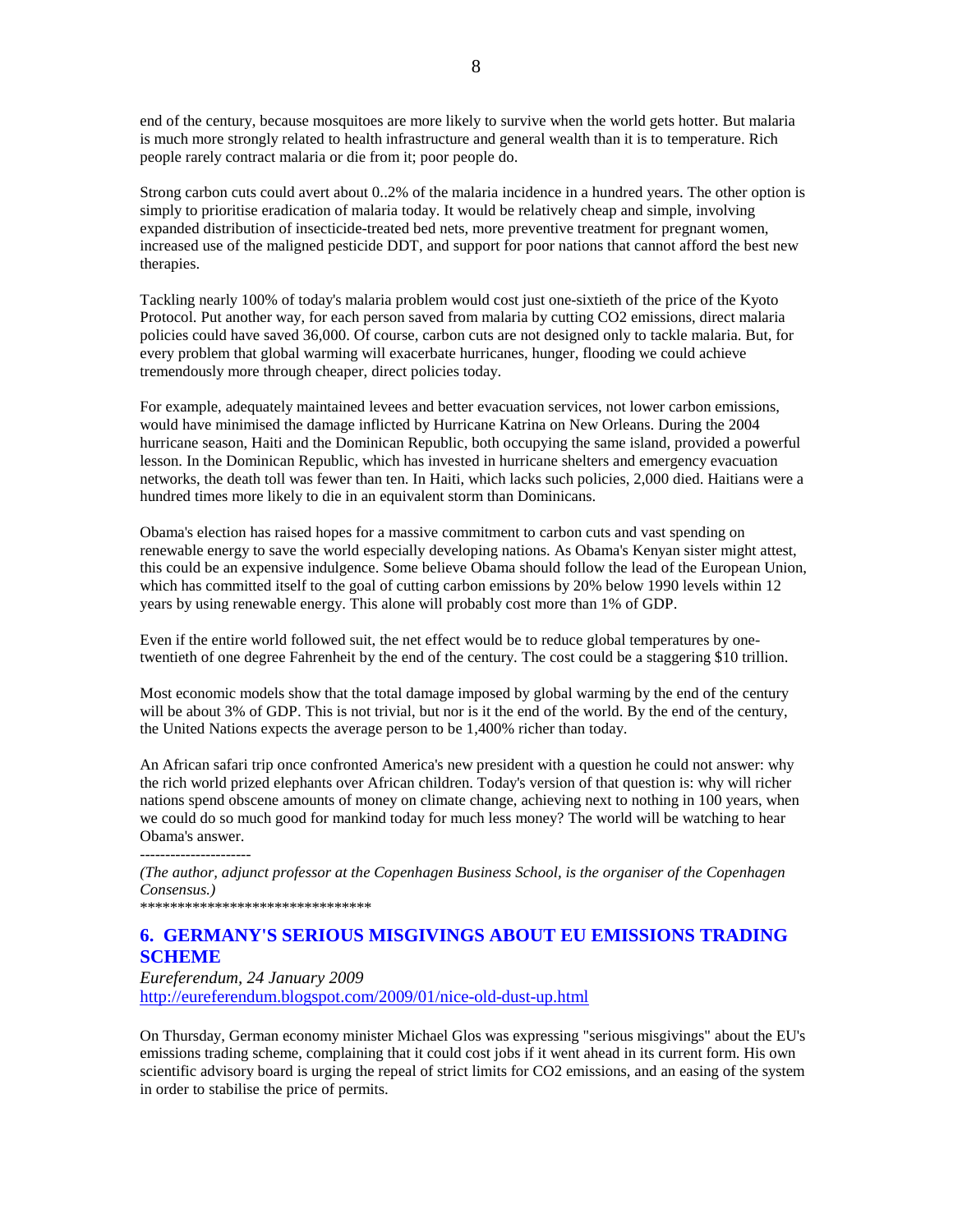This may or may not be connected with an announcement yesterday that the German energy giant RWE has decided to build no more new power plants in western Europe, as the EU's emissions trading scheme has rendered new projects "unprofitable".

"We will go ahead with power-plants which we are already planning or which are already under construction," said Johannes Lambertz, chief executive of RWE's power unit. "Further projects are on hold until they become economical." Lambertz adds that, "The current framework leads to a situation where it can be more economical to continue operating old power plants than to build new ones and then having to bear the costs for the construction and the emission certificates."

Connection or not, it looks like the Germans are set for a confrontation with the EU over "climate change", a dust-up which is potentially even more attractive than the one pictured. "I tell you, its obsession with "climate change" is going to be the undoing of the EU. The electricity riots of 2015 are going to make this look like a Sunday school outing." (H/t CCNet)

\*\*\*\*\*\*\*\*\*\*\*\*\*\*\*\*\*\*\*\*\*\*\*\*\*\*\*\*\*\*\*\*\*\*\*\*\*\*\*\*\*\*\*\*\*\*\*\*\*\*\*\*\*\*\*\*\*\*\*\*\*

# **7. DETROIT TAKES ONE (MORE) FOR THE TEAM: OBAMA OFFERS ANOTHER COSTLY, DESTRUCTIVE GESTURE**

*By HOLMAN W. JENKINS, JR. WSJ, JANUARY 28, 2009* 

Why kick the auto industry when it's down?

President Obama rolled out his first big gesture on energy and the environment this week. It consisted of a cunning, even brutal judgment -- we're tempted to liken it to the besieged submarine commander in the movies who fills his torpedo tubes with his dead comrades and jettisons them overboard to fool the enemy destroyer circling overhead.

In this case, the circling destroyer is Mr. Obama's green constituency, hungry for a gesture on climate change and energy independence. The dead crewmen are the Detroit automakers. They've already been blown to pieces by last year's runup in gas prices and then the credit meltdown. They'll hardly notice an additional blow in Mr. Obama's EPA likely granting a California request to regulate vehicular emissions of carbon dioxide, which means effectively stepped-up fuel mileage mandates stiffer than the federal government's.

Never mind the absurdity of the issue. California has received waivers to set its own Clean Air Act rules since the very beginning because California suffered unique air pollution problems. California does not suffer unique global warming problems. In no way is the state uniquely affected by the climate risks posed by tailpipe emissions of carbon dioxide. California politicians were acting purely in a grandstanding capacity to seek such a waiver. Mr. Obama would be acting from purely a least-cost political calculation in granting it.

On Monday, Mr. Obama also ran out a plan for newly hiked-up federal mileage standards, giving the greenies one bite of the apple and making it sound like two.

How the Detroit auto industry set itself up to become a safe political target for such costly, destructive gestures is a subject we've covered before. But let us grant the political system a certain adaptive wisdom. The car industry must die a thousand deaths so the rest of the economy may live -- especially since we've already committed to using taxpayer dollars to make it up to Detroit and buy the acquiescence of its lobbyists.

What must Mr. Obama's incoming regulatory czar, Cass Sunstein, an expert on cost-benefit analysis, make of this regulatory excursion? His accession has hardly delighted the greenies, not least because of papers he's written suggesting the U.S. has relatively little to fear from climate change compared to other nations, as well as entertaining the possibility that the costs of fighting global warming might be greater than the benefits.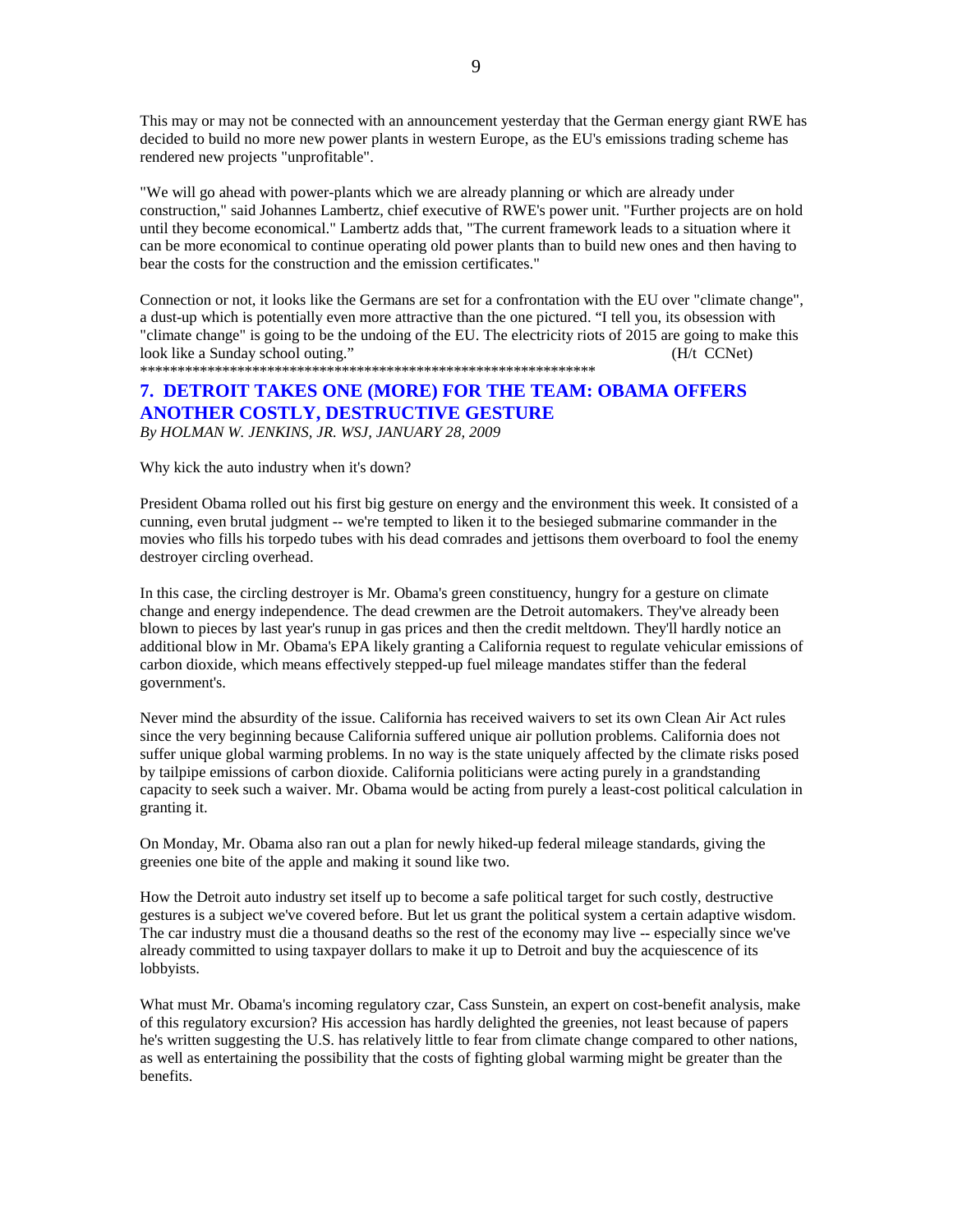Is there room in Prof. Sunstein's cost-benefit models for a policy that makes no sense on its own terms, but is meant to stave off something worse?

On Monday, like every politician since Nixon (practically), Mr. Obama invoked "every president since Nixon" on the subject of the need urgently to pursue energy independence. He actually channels John Kerry's 2004 evasion, however, promising to reduce America's oil consumption decades hence by a tiddly two million barrels a day or "nearly the amount we import from the Persian Gulf."

Big whoop. We and the rest of the world would end up more dependent on Middle East oil, not less so. Low-cost oil is consumed before high-cost oil. The lowest-cost production is in the Mideast, so any reduction in our consumption would result in non-Mideast oil being squeezed out of the market. \*\*\*\*\*\*\*\*\*\*\*\*\*\*\*\*\*\*\*\*\*\*\*\*\*\*\*\*\*\*\*\*\*\*\*\*\*\*\*\*\*\*\*\*\*\*\*\*\*\*\*\*\*

## **8. WITH AL DUE RESPECT, WE'RE DOOMED: GORE URGES ACTION ON ECONOMY, GLOBAL WARMING**

*Former Vice President Al Gore urged lawmakers Wednesday not to let the U.S. economic crisis get in the way of addressing global warming.*

*By Dana Milbank, January 29, 2009; Page A03 http://www.washingtonpost.com/wp-dyn/content/article/2009/01/28/AR2009012803318.html*

The lawmakers gazed in awe at the figure before them. The Goracle had seen the future, and he had come to tell them about it. What the Goracle saw in the future was not good: temperature changes that "would bring a screeching halt to human civilization and threaten the fabric of life everywhere on the Earth -- and this is within this century, if we don't change."

The chairman of the Senate Foreign Relations Committee, John Kerry (D-Mass.), appealed to hear more of the Goracle's premonitions. "Share with us, if you would, sort of the immediate vision that you see in this transformative process as we move to this new economy," he beseeched. "Geothermal energy," the Goracle prophesied. "This has great potential; it is not very far off."

Another lawmaker asked about the future of nuclear power. "I have grown skeptical about the degree to which it will expand," the Goracle spoke. A third asked the legislative future -- and here the Goracle spoke in riddle. "The road to Copenhagen has three steps to it," he said.

Sen. James Risch (R-Idaho) begged the Goracle to look further into the future. "What does your modeling tell you about how long we're going to be around as a species?" he inquired. The Goracle chuckled. "I don't claim the expertise to answer a question like that, Senator." It was a jarring reminder that the Goracle is, indeed, mortal.

Once Al Gore was a mere vice president, but now he is a Nobel laureate and climate-change prophet. He repeats phrases such as "unified national smart grid" the way he once did "no controlling legal authority" - and the ridicule has been replaced by worship, even by his political foes. "Tennessee," gushed Sen. Bob Corker, a Republican from Gore's home state, "has a legacy of having people here in the Senate and in public service that have been of major consequence and contributed in a major way to the public debate, and you no doubt have helped build that legacy." If that wasn't quite enough, Corker added: "Very much enjoyed your sense of humor, too." Humor? From Al Gore? "I benefit from low expectations," he replied.

The Goracle's powers seem to come from his ability to scare the bejesus out of people. "We must face up to this urgent and unprecedented threat to the existence of our civilization," he said. And: "This is the most serious challenge the world has ever faced." And: It "could completely end human civilization, and it is rushing at us with such speed and force."

Though some lawmakers tangled with Gore on his last visit to Capitol Hill, none did on the Foreign Relations Committee yesterday. Dick Lugar (Ind.), the ranking Republican, agreed that there will be "an almost existential impact" from the climate changes Gore described. As such, the Goracle, even when questioned, was shown great deference. Johnny Isakson (R-Ga.), challenging Gore over spent nuclear fuel,